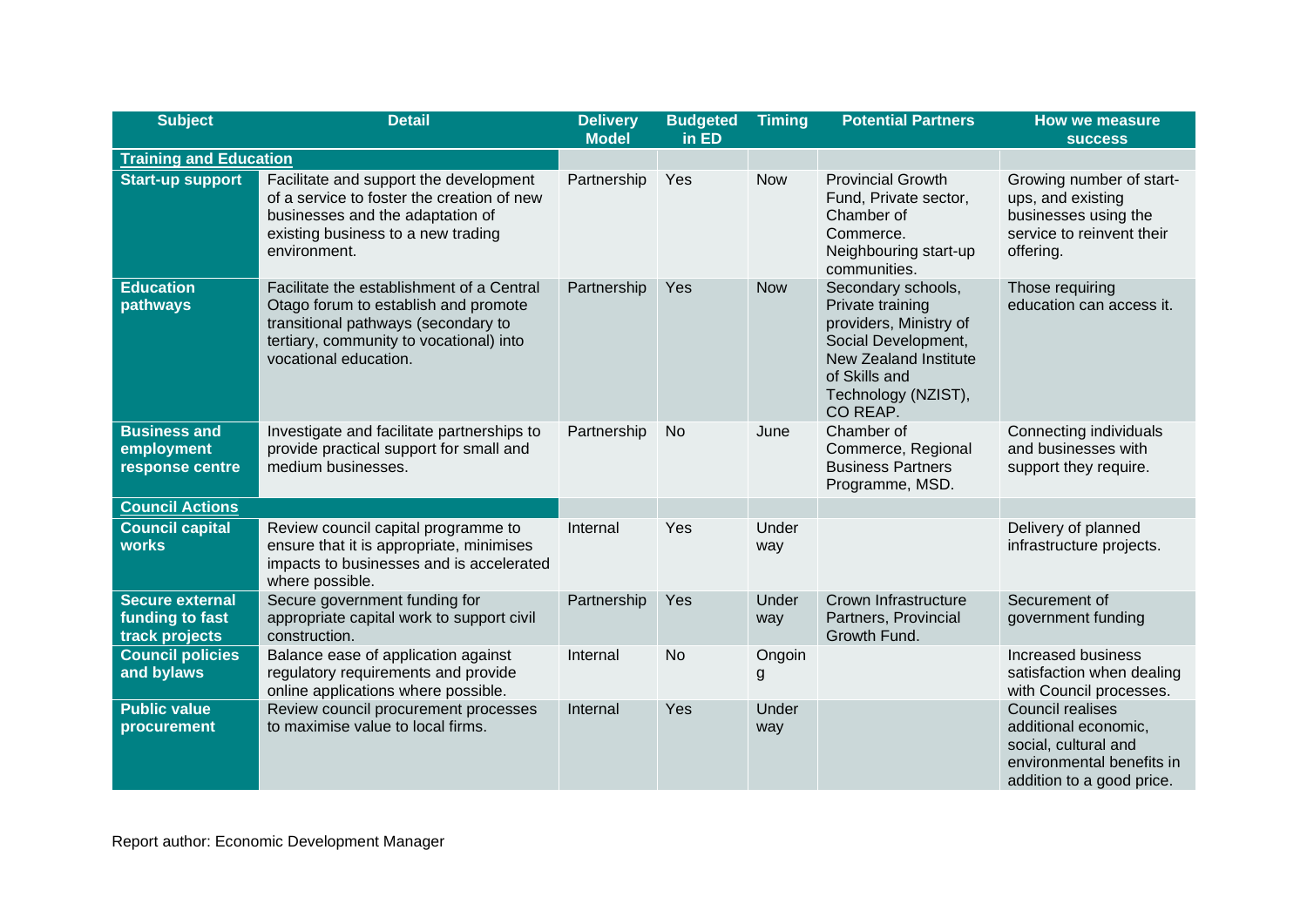| <b>Business and</b><br>consumer<br>confidence            | Positive public engagement and<br>communication highlighting Central<br>Otago businesses.                                                                                      | Internal    | Yes        | <b>Now</b> |                                                                                                                                | Local consumer and<br>business confidence is<br>increased.                                                                              |
|----------------------------------------------------------|--------------------------------------------------------------------------------------------------------------------------------------------------------------------------------|-------------|------------|------------|--------------------------------------------------------------------------------------------------------------------------------|-----------------------------------------------------------------------------------------------------------------------------------------|
| <b>Council Fees and</b><br><b>Charges</b>                | Review council's fees and charges in the<br>Long-term Plan for opportunities to<br>decrease costs to businesses.                                                               | Internal    | Yes        | Nov        |                                                                                                                                | <b>Business compliance</b><br>costs are affordable.                                                                                     |
| <b>Encouraging</b><br>urban investment                   | Review policy settings through the<br>development of the Housing Strategy to<br>incentivise development and add value<br>to recovery initiatives within fiscal<br>constraints. | Internal    | Yes        | Sept       |                                                                                                                                | Ongoing investment in<br>good quality residential,<br>commercial and industrial<br>development.                                         |
| <b>Spatial planning</b>                                  | Complete identified spatial planning<br>projects and accelerate where possible.                                                                                                | Internal    | Yes        | <b>Now</b> |                                                                                                                                | Land is zoned<br>appropriately to facilitate<br>development and ensures<br>infrastructure upgrades<br>are undertaken to meet<br>growth. |
| <b>Economic</b><br><b>Development</b><br><b>Strategy</b> | Review and update Economic<br>Development Strategy Action Plan.                                                                                                                | Internal    | Yes        | <b>Now</b> |                                                                                                                                | The Economic<br><b>Development Strategy</b><br>Action Plan aligns with<br>COVID-19 recovery<br>measures.                                |
| <b>Attraction of visitors and migration</b>              |                                                                                                                                                                                |             |            |            |                                                                                                                                |                                                                                                                                         |
| <b>Destination</b><br>marketing<br>strategy              | Marketing campaign to attract visitors to<br>Central Otago in line with destination<br>management principles.                                                                  | Internal    | <b>TCO</b> | <b>Now</b> |                                                                                                                                | Increased tourism<br>spending.                                                                                                          |
| <b>Migration</b><br>attraction                           | Marketing to attract people to move to<br>Central Otago.                                                                                                                       | Internal    | Yes        | Sept       |                                                                                                                                | <b>Migration increases</b><br>above predicted levels.                                                                                   |
| <b>Building business resilience</b>                      |                                                                                                                                                                                |             |            |            |                                                                                                                                |                                                                                                                                         |
| <b>Regional</b><br><b>Economic</b><br><b>Recovery</b>    | Coordinate regional recovery through the<br>Otago Regional Economic Development<br>(ORED) framework.                                                                           | Partnership | Yes        | <b>Now</b> | Otago Regional<br><b>Economic Development</b><br>(ORED) group, Ministry<br>of Business Innovation<br>and Employment<br>(MBIE). | Local and regional<br>initiatives are in<br>alignment.                                                                                  |